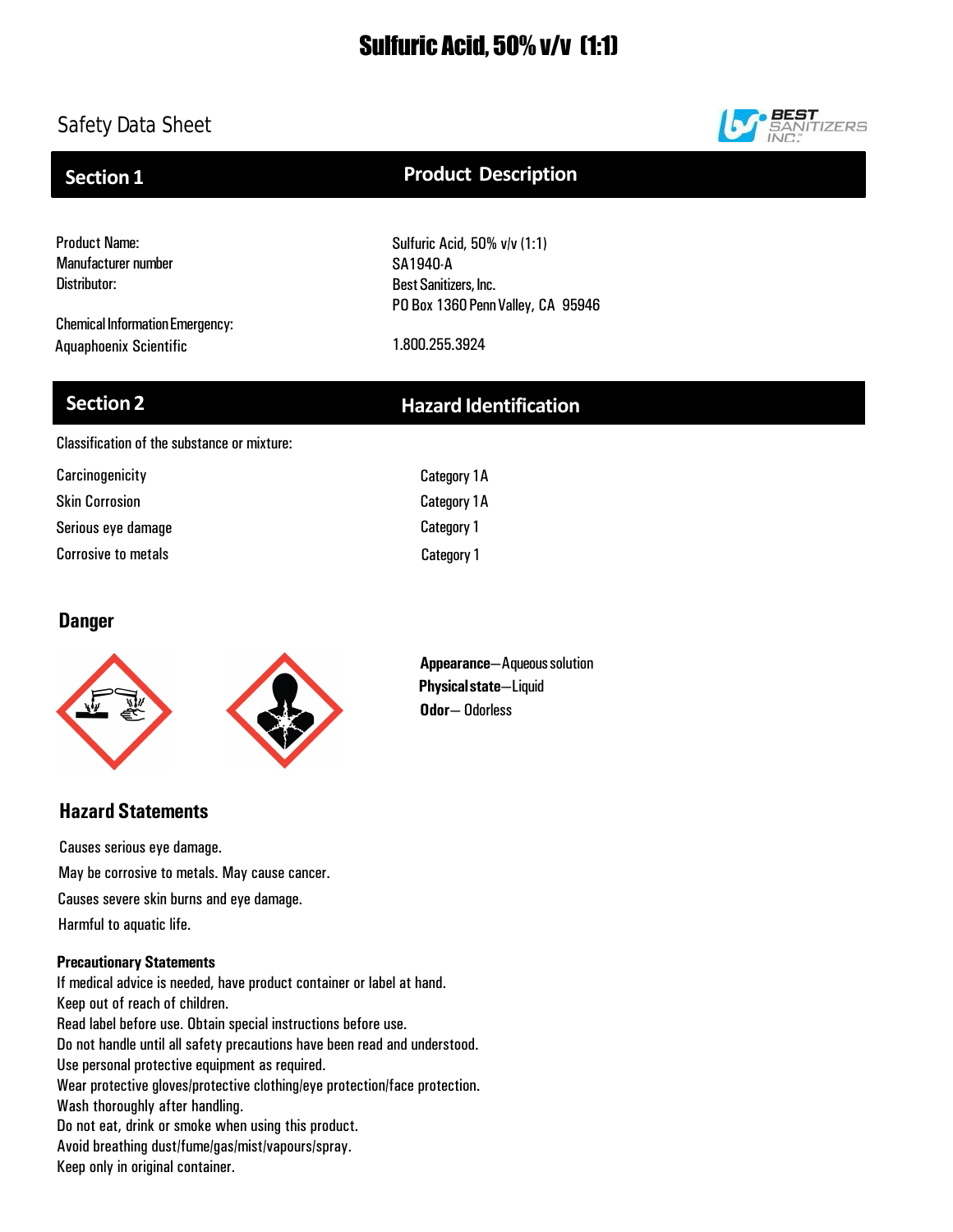IF ON SKIN (or hair): Remove/Takeoff immediately all contaminated clothing. Rinse skin with water/shower. Wash contaminated clothing. IF IN EYES: Rinse cautiously with water for several minutes. Remove contact lenses, if present and easy to do. Continue rinsing. IF SWALLOWED: Rinse mouth. DO NOT induce vomiting. Call a POISON CENTER or doctor if you feel unwell.

IF exposed or concerned: Get medical advice/attention.

Store in corrosive resistant container with a resistant inner liner. Dispose of contents/container according to local, regional, national, territorial, provincial, and international regulation.

### **Precautionary Statements—Disposal**

Dispose of contents/container to an approved waste disposal plant. **Hazardsnototherwiseclassified (HNOC)** None

**Other Information** None

## **Section 3 Composition/Informationon Ingredients**

| <b>Chemical Name</b>  | <b>CAS No.</b> | Weight-% |
|-----------------------|----------------|----------|
| <b>Sulfuric Acid</b>  | 7664-93-9      | 92       |
| <b>Purified water</b> | 7732-18-5      |          |

| <b>Section 4</b>          | <b>First Aid Measures</b>                                                                                                                                                                                                                    |
|---------------------------|----------------------------------------------------------------------------------------------------------------------------------------------------------------------------------------------------------------------------------------------|
| <b>First Aid Measures</b> |                                                                                                                                                                                                                                              |
| <b>Eye Contact</b>        | Hold eye(s) open and rinse slowly and gently with water for 30 minutes. Remove contact lenses, if<br>present, after first 5 minutes, then continue rinsing eye(s). Get medical advice/attention.                                             |
| <b>Skin Contact</b>       | Wash affected area with water. Rinse/flush exposed skin gently using water for 30<br>minutes. Seek immediate medical attention. Remove contaminated clothing and discard.<br>Neutralize the soaking solution with sodium hydroxide solution. |
| <b>Inhalation</b>         | Remove to fresh air. Seek immediate medical attention if discomfort or irritation persists.<br>Provide oxygen if breathing is difficult.                                                                                                     |
| Ingestion                 | Rinse mouth thoroughly. Do NOT induce vomiting.<br>Drink sips of water.<br>Seek immediate medical attention.                                                                                                                                 |

### **Most important symptoms and effects,both acute and delayed**

Coughing. Irritation. Nausea. Headache. Shortness of breath. Burning of eyes or skin. Strong inorganic acid mists containing sulfuric acid can cause cancer. Lung damage, chronic bronchitis. Damage to teeth and stomach.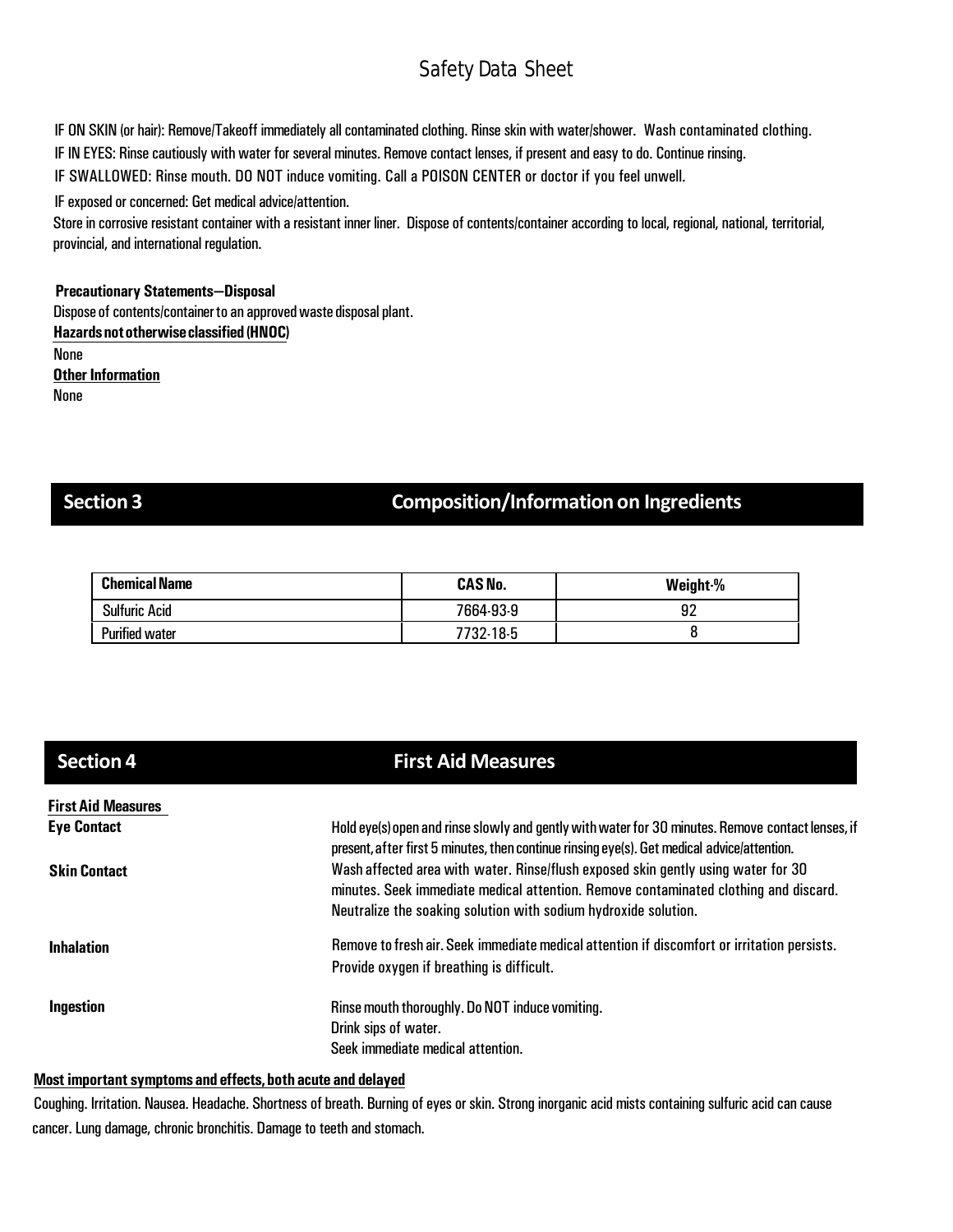### **Indicationof any immediatemedical attention and specialtreatment needed**

If seeking medical attention, provide SDS document to physican. Use of soap may assist with neutralization on

exposed skin in conjunction with flushing.

## **Section 5 Fire-Fighting Measures**

### **SuitableExtinguishing Media**

If in laboratory setting, follow laboratory fire suppression procedures. Use appropriate suppression agents for adjacent combustible materials or sources ignition. Use dry chemical, foam, or carbon dioxide to extinguish fire.

### **Unsuitable Extinguishing Media**

Do not use water directly on sulfuric acid.

### **Specifichazards arising fromthe chemical**

Combustion products may include carbon oxides or other toxic vapors. Poisonous sulfur oxides are combustion products. Aerosols or mist may be produced in a fire. Sulfuric acid may ignite combustibles.

### **Protective Equipment and Precautionsfor Firefighters**

As in any fire, wear self-contained breathing apparatus pressure-demand, MSHA/NIOSH (approved or equivalent) and full protective gear. Containers may explode.

## **Section 6 Accidental Release Measures**

### **PersonalPrecautions,ProtectiveEquipmentand EmergencyProcedures**

| <b>Personal Precautions</b>                                                                                                                                                                                                                          | Use personal protection recommended in Section 8. Ensure adequate ventilation, especially in                                |  |  |
|------------------------------------------------------------------------------------------------------------------------------------------------------------------------------------------------------------------------------------------------------|-----------------------------------------------------------------------------------------------------------------------------|--|--|
|                                                                                                                                                                                                                                                      | confined areas. Keep unprotected persons away. Keep away from ignition sources. Protect                                     |  |  |
|                                                                                                                                                                                                                                                      | from heat. Neutralize with lime or soda ash. Stop the spill, if possible.                                                   |  |  |
| <b>Environment Precautions</b>                                                                                                                                                                                                                       |                                                                                                                             |  |  |
| <b>Environmental Precautions</b>                                                                                                                                                                                                                     | Prevent entry into waterways, sewers, basements or confined areas. See Section 12 for additional<br>ecological information. |  |  |
| Methods and material for containment and cleaning up                                                                                                                                                                                                 |                                                                                                                             |  |  |
| <b>Methods for containment</b>                                                                                                                                                                                                                       | If in a laboratory setting, follow Chemical Hygiene Plan procedures. Place into properly labeled containers.                |  |  |
| If necessary, use trained response staff/contractor. Do not use water. Neutralize with lime or soda<br>Methods for cleaning up<br>ash. Add water to slurry. Decant water to drain with excess water. Dispose of remaining solid as<br>normal refuse. |                                                                                                                             |  |  |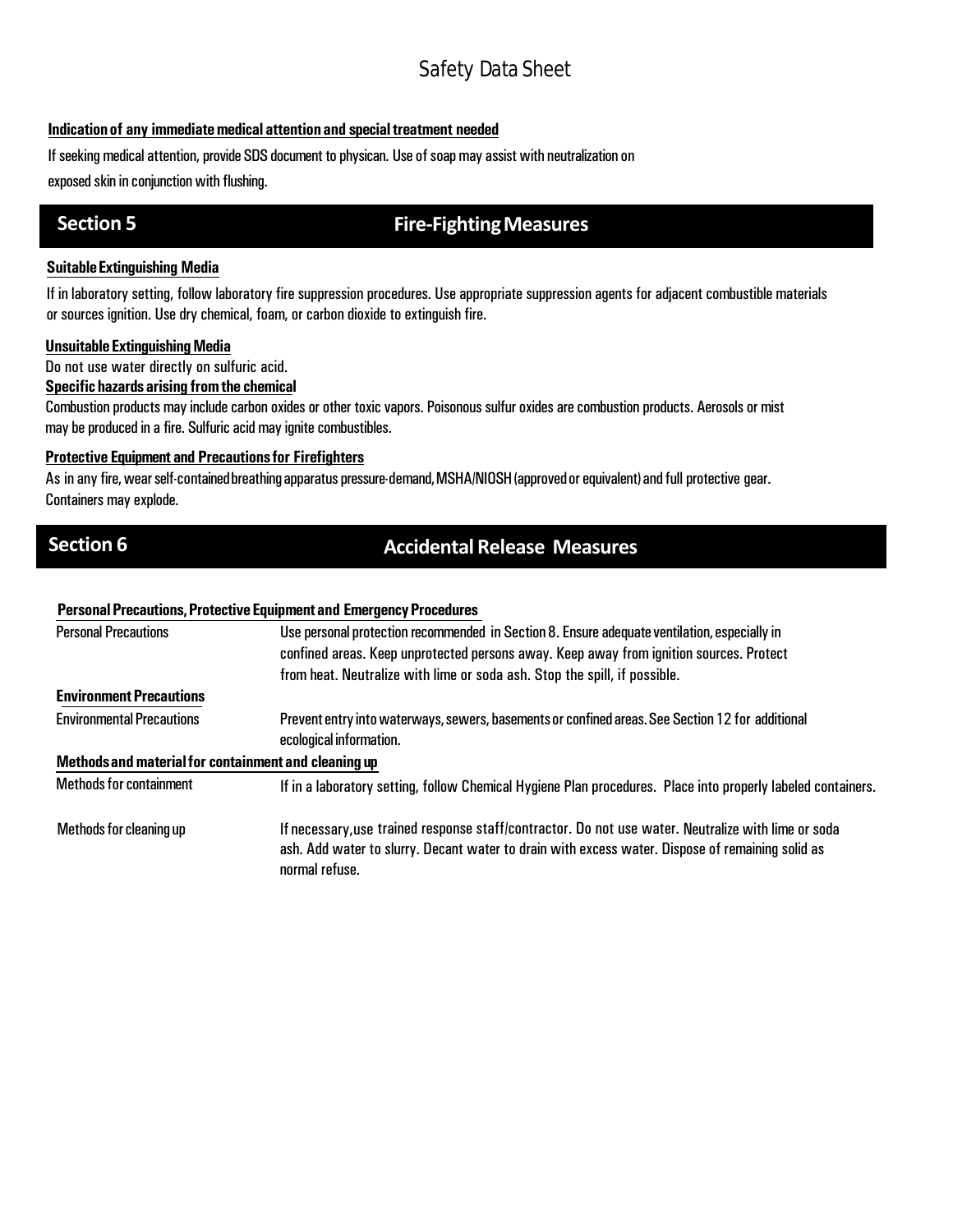# **Section 7 Handling and Storage**

### **Precautions for Safe Handling**

Advice on Safe Handling **Prevent formation of aerosols. Do not mix** with bases. Wash hands after handling. Do not eat, drink or smoke or use personal products when using this product. If in a laboratory setting, follow Chemical Hygiene Plan. Avoid inhalation of vapour or mist. Wash hands after handling. Follow good hygiene procedures when handling chemical materials.

### **Conditionsfor safe storage,including any incompatibilities**

Storage Conditions/ Incompatible materials Keep Containers tightly closed in a dry,cool and well-ventilated place. Avoid storage near extreme heat, ignition sources or open flame. Keep away from foodstuffs. Store away from oxidizing agents. Do not store near incompatible materials. Store away from reducing agents.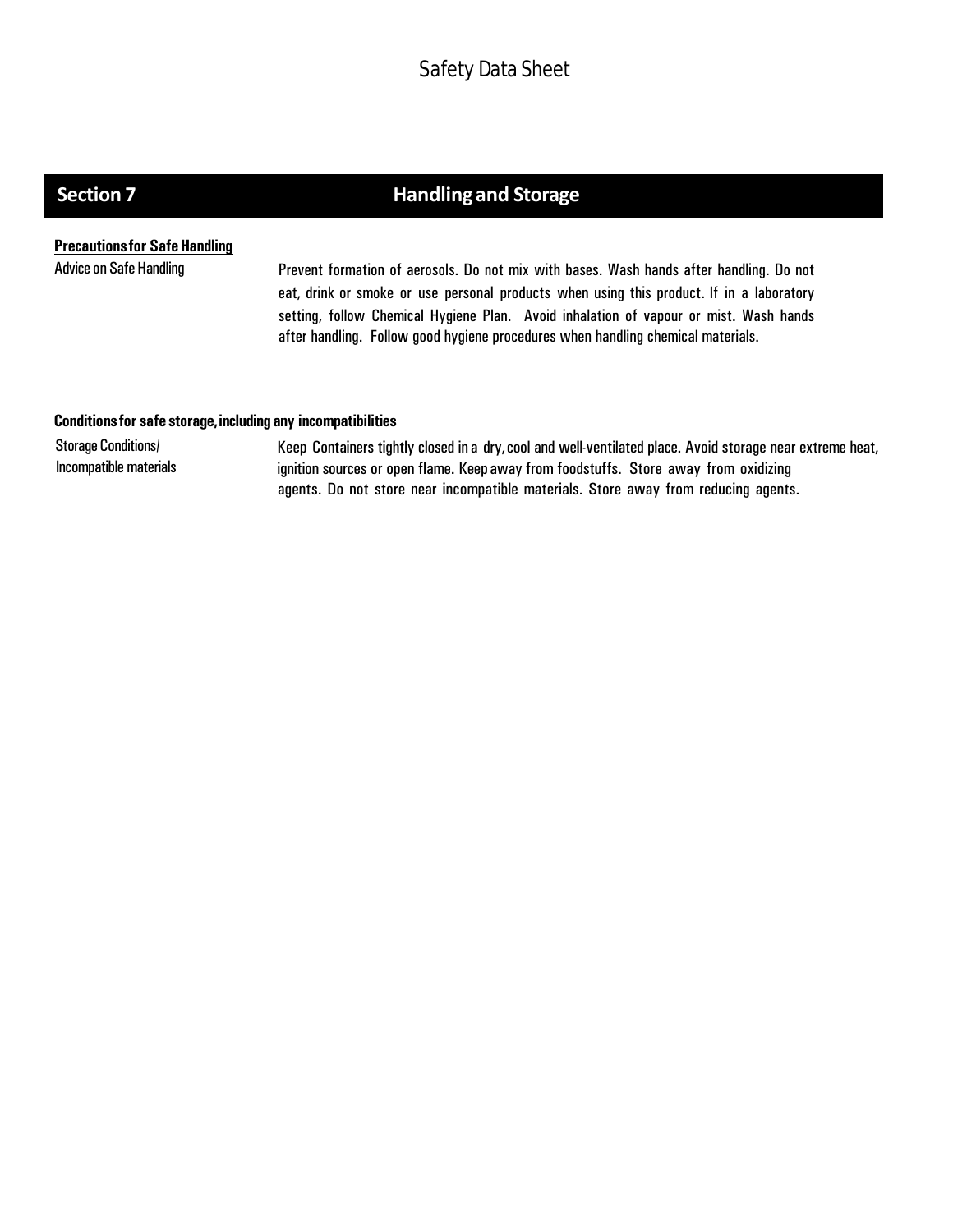| <b>Section 8</b>                                                      | <b>Protection Information</b>                                                                                                                                                                                                                                                                                                                                                                                                                                           |
|-----------------------------------------------------------------------|-------------------------------------------------------------------------------------------------------------------------------------------------------------------------------------------------------------------------------------------------------------------------------------------------------------------------------------------------------------------------------------------------------------------------------------------------------------------------|
| <b>Exposure Guidelines</b>                                            |                                                                                                                                                                                                                                                                                                                                                                                                                                                                         |
| <b>Control Parameters:</b>                                            | 7664-93-9 Sulfuric Acid, OSHA PEL: 1mg/m3                                                                                                                                                                                                                                                                                                                                                                                                                               |
|                                                                       | 7664-93-9 Sulfuric Acid, ACGIH TLV: 0.2 mg/m <sup>3</sup>                                                                                                                                                                                                                                                                                                                                                                                                               |
| <b>Appropriate Engineering Controls</b>                               |                                                                                                                                                                                                                                                                                                                                                                                                                                                                         |
| <b>Engineering Controls</b>                                           | Emergency eyewash fountains and safety showers should be available in the immediate vicinity of<br>use/handling. Provide exhaust ventilation or other engineering controls to keep the airborne<br>concentrations of vapor or mists below the applicable workplace exposure limits. Occupational<br>exposure limits indicated above. Use under a fume hood.                                                                                                             |
| Individual Protection Measures, such as personal protective equipment |                                                                                                                                                                                                                                                                                                                                                                                                                                                                         |
| Eye/Face protection                                                   | Wear safety glasses with side shields (or goggles).                                                                                                                                                                                                                                                                                                                                                                                                                     |
| Skin and body protection                                              | Wear impermeable and resistant to the product/ substance/preparation protective gloves.                                                                                                                                                                                                                                                                                                                                                                                 |
|                                                                       | Selection of glove material on considration of the penetration times, rates of diffusion and<br>degradation.                                                                                                                                                                                                                                                                                                                                                            |
| <b>Respiratory protection</b>                                         | Not required under normal conditions of use. If exposure limits are exceeded or irritation is<br>experienced, NIOSH/MSHA approved respiratory protection should be worn. Positive-pressure<br>supplied air respirators may be required for high airborne contaminant concentrations. Respiratory<br>protection must be provided in accordance with current local regulations.                                                                                           |
| <b>General Hygiene</b>                                                | The usual precautionary measures are to be adhered to when handling chemicals. Keep away<br>from food, beverages and food sources. Immediately remove all soiled and contaminated<br>clothing. Wash face, hands and any exposed skin thoroughly after handling. Wash contaminated<br>clothing and shoes before reuse. Do not Eat, Drink or Smoke when using this product. Do not inhale<br>gases/fumes/dust/mist/vapors/aerosols. Avoid contact with the eyes and skin. |

# **Section 9 Physical and Chemical Properties**

## **Informationon basicphysicaland chemicalproperties**

| Formula:        |
|-----------------|
| Odor:           |
| Odor Threshold: |

See Section3 **Odorless** Not Determined Color: Color: Clear

**Physical State:** Appearance:

Liquid **Aqueous solution**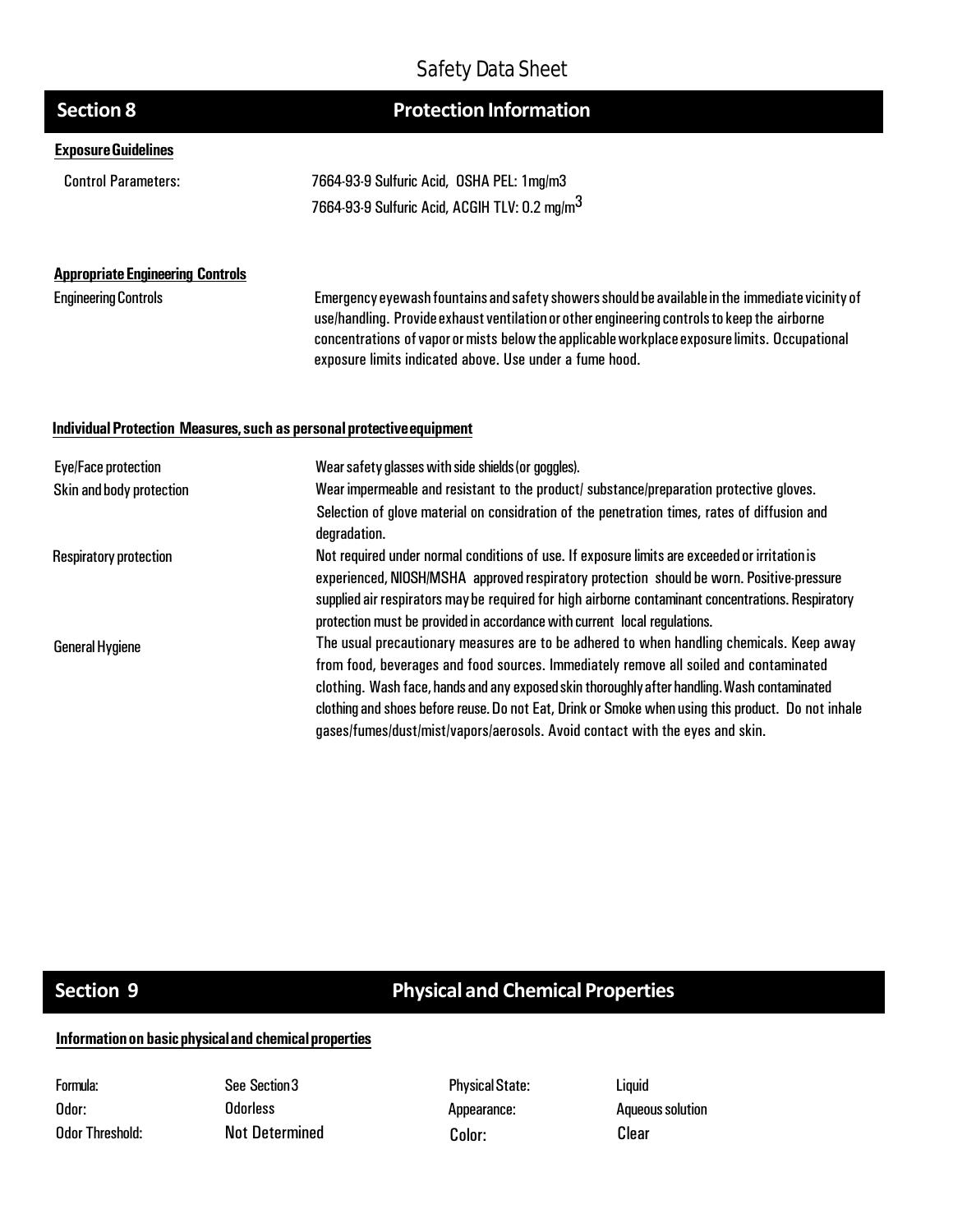| <b>Property</b>                    | <b>Values</b>             |
|------------------------------------|---------------------------|
| рH                                 | $<$ 3                     |
| <b>Meting Point/Freezing Point</b> | Below O°C                 |
| <b>Boiling Point/Boiling Range</b> | Approximately 100°C       |
| <b>Flash Point</b>                 | Not Determined.           |
| <b>Evaporation rate</b>            | Not Determined.           |
| Flammability (solid, gas)          | <b>Not Determined.</b>    |
| <b>Flammability Limit in Air</b>   |                           |
| <b>Upper flammability limit:</b>   | Not Determined.           |
| Lower flammability limit:          | Not Determined.           |
| Vapor pressure:                    | <b>Not Determined.</b>    |
| Vapor density:                     | Not Determined.           |
| <b>Relative density</b>            | 1.04-1.06                 |
| <b>Water solubility</b>            | Soluble in water.         |
| <b>Partition coefficient</b>       | No information available. |
| <b>Autoignition temperature</b>    | Not Determined.           |
| Decomposition temperature          | Not Determined.           |
| Kinematic viscosity                | No information available. |
| <b>Dynamic viscosity</b>           | No information available. |
|                                    |                           |

# **Section 10 Stabilityand ReactivityData**

| <b>Reactivity</b><br><b>Chemical Stability</b><br><b>Possibility of Hazardous Reactions</b> |           | Reacts violently with water with evolution of heat. Corrosive to metals.<br>No decompostion if used and stored according to specifications.<br>Reacts violently or explosively with incompatibles. Reacts with most metals to<br>produce hydrogen gas, which may form explosive mixtures with air. |  |  |  |                            |  |                                                                                                                                                                                                                 |  |  |
|---------------------------------------------------------------------------------------------|-----------|----------------------------------------------------------------------------------------------------------------------------------------------------------------------------------------------------------------------------------------------------------------------------------------------------|--|--|--|----------------------------|--|-----------------------------------------------------------------------------------------------------------------------------------------------------------------------------------------------------------------|--|--|
|                                                                                             |           |                                                                                                                                                                                                                                                                                                    |  |  |  | <b>Conditions to avoid</b> |  | Store away from oxidizing agents, strong acids or bases.                                                                                                                                                        |  |  |
|                                                                                             |           |                                                                                                                                                                                                                                                                                                    |  |  |  | Incompatible materials     |  | Organics. Metals. Stong acids. Strong bases. Alcohols. Chlorine. Halogenated compounds.<br>Carbides. Fulminates. Reducing agents. Nitrates. Acetic acid. Oxidizing agents. Combustible<br>materials, Chlorates, |  |  |
| <b>Hazardous Decomposition Products</b>                                                     |           | Oxides of sulfur. Carcinogenic mists/aerosols. Oxygen.                                                                                                                                                                                                                                             |  |  |  |                            |  |                                                                                                                                                                                                                 |  |  |
| Section 11                                                                                  |           | <b>Toxicity Data</b>                                                                                                                                                                                                                                                                               |  |  |  |                            |  |                                                                                                                                                                                                                 |  |  |
| <b>Acute Toxicity:</b>                                                                      |           |                                                                                                                                                                                                                                                                                                    |  |  |  |                            |  |                                                                                                                                                                                                                 |  |  |
| Oral:                                                                                       | 7664-93-9 | LD50 Rat: 2140 mg/kg                                                                                                                                                                                                                                                                               |  |  |  |                            |  |                                                                                                                                                                                                                 |  |  |
| Inhalation:                                                                                 | 7664-93-9 | LD50 Rat: 510 mg/m <sup>3</sup> - 2 h                                                                                                                                                                                                                                                              |  |  |  |                            |  |                                                                                                                                                                                                                 |  |  |
| <b>Sensitization</b>                                                                        |           | <b>No Information Available</b>                                                                                                                                                                                                                                                                    |  |  |  |                            |  |                                                                                                                                                                                                                 |  |  |
| Germ cell mutagenicity                                                                      |           | <b>No Information Available</b>                                                                                                                                                                                                                                                                    |  |  |  |                            |  |                                                                                                                                                                                                                 |  |  |
| Carcinogenicity                                                                             |           | Strong inorganic acid mists containing sulfuric: IARC Group 1                                                                                                                                                                                                                                      |  |  |  |                            |  |                                                                                                                                                                                                                 |  |  |
| <b>Reproductive toxicity</b>                                                                |           | <b>No Information Available</b>                                                                                                                                                                                                                                                                    |  |  |  |                            |  |                                                                                                                                                                                                                 |  |  |
| STOT single exposure                                                                        |           | <b>No Information Available</b>                                                                                                                                                                                                                                                                    |  |  |  |                            |  |                                                                                                                                                                                                                 |  |  |
| STOT repeated exposure                                                                      |           | <b>No Information Available</b>                                                                                                                                                                                                                                                                    |  |  |  |                            |  |                                                                                                                                                                                                                 |  |  |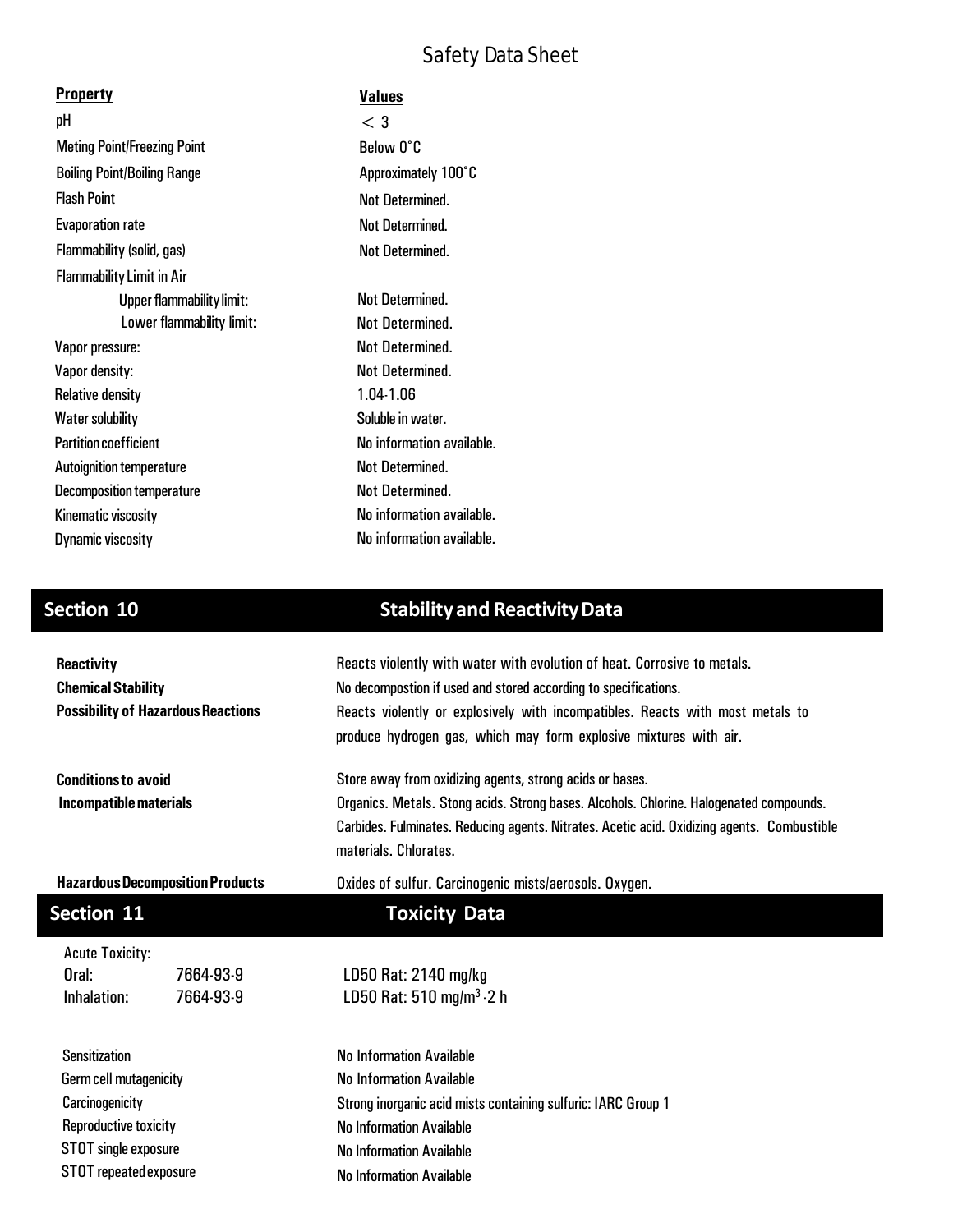# **Section 12 Ecological Data**

### **Ecotoxicity**

7664-93-9: EC50 - Daphnia magna (Water flea) -29 mg/l - 24 h. 7664-93-9: LC50 - Gambusia affinis (Mosquito fish) - 42 mg/l - 96 h

### **Persistenceand degradability**

Not applicable for test method.

**Bioaccumulation**

Not Bioaccumulative.

**Mobility in soil** Aquaeous solution has high mobility in soil.

### **Other adverse effects**

Concentrated sulfuric acid has moderate acute and chronic toxicity to aquatic life, which is driven by the pH of the aquatic environment, as a result of the presence of the acid. Small quantities will be neutralized by natural alkalinity.

## **Section 13 Disposal Information**

### **Waste treatmentmethods**

Disposal of wastes **Disposalshould be** in accordance with applicable regional, national and local laws and regulations. Do not dispose together with household garbage. Do not allow product to reach sewage system or open water.

# **Section 14**

# **Transport Information**

### **DOT**

UN Number 2796 Shipping Name Sulfuric Acid Solution Class 8 Packing Group II